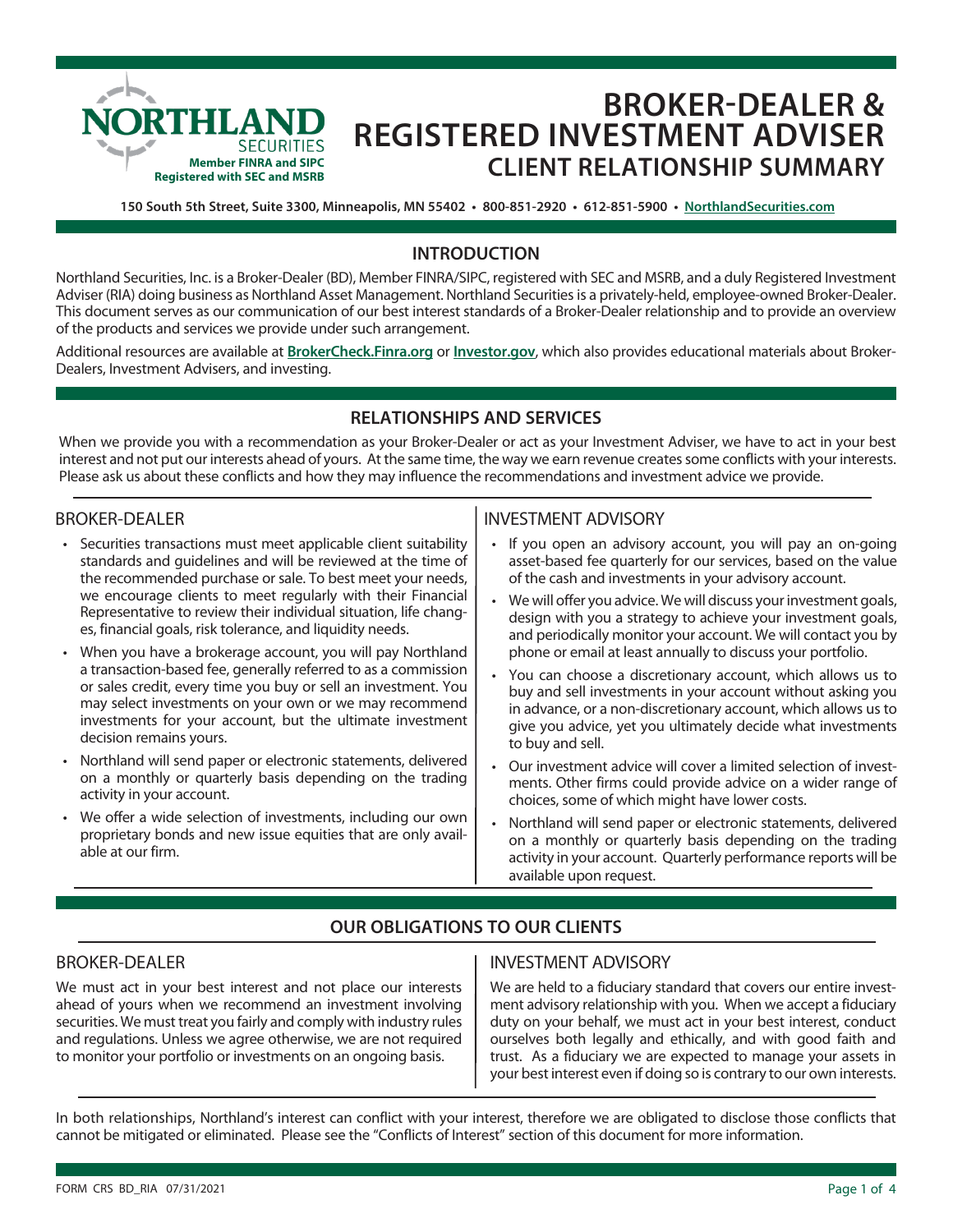## **FEES AND COSTS**

Fees and costs affect the value of your account over time. You can receive advice in either type of account, but you may prefer paying:

| a transaction-based fee from a cost perspective,   an asset-based fee if you want ongoing advice or  <br>if you want a wide range of investment options, do   want someone to make investment decisions for<br>not trade often, or if you plan to buy and hold invest-   you. This type of account may cost more than a |                          |
|-------------------------------------------------------------------------------------------------------------------------------------------------------------------------------------------------------------------------------------------------------------------------------------------------------------------------|--------------------------|
| ments for a longer period of time.                                                                                                                                                                                                                                                                                      | I transaction-based fee. |

#### BROKER-DEALER

- **• Transaction-based fees.** Transaction charges may apply to securities purchases, sales, and exchanges. The rate charged varies by products and transaction. Transaction charges are determined by size of trade, security type, financial representative, product sponsor or family, length of investment and processing method. The more transactions in your account, the more fees you pay.
- The amount you pay is based on each specific transaction and not the value of your account. With stocks or exchangetraded funds, this amount is usually a separate commission. With other investments, such as bonds, the mark up, mark down, or sales credit is included in the purchase or sale price you pay for the security. Northland will mark up the price when we sell you a security, and Northland will mark down the price when we buy a security from you. Mutual funds typically have a fee called a load that reduces the value of your investment.
- Some investments, like mutual funds and variable annuities, impose additional fees, such as internal management fees and 12b-1 fees, that will reduce the value of your investment over time. Also, with certain investments you may have to pay surrender charges when the investment is sold.
- Our fees vary and are negotiable. The amount you pay will depend, for example, on how much you buy or sell, what type of investment you buy or sell, and what kind of account you have with us. We charge you additional fees, such as custodian fees, account maintenance fees, and account inactivity fees.
- Please ask your Financial Representative if you have questions on the fees and costs that you will pay.

### INVESTMENT ADVISORY

- **• Asset-based fees.** You will pay an on-going fee quarterly based on the value of the cash and investments in your advisory account. This fee is a percentage based on the value of your account.
- The asset-based fee paid to our firm and your Investment Adviser Representative (IAR) does not vary based on the type of investments we select on your behalf. The asset-based fee reduces the value of your account and is deducted from your account.
- You will pay custody fees to a custodian that will hold your assets, if applicable.
- For some advisory accounts, called wrap fee programs, the asset-based fee will include most transaction costs and custody services, and as a result wrap fees are typically higher than non-wrap advisory fees.
- Our fees vary and are negotiable. The amount you pay will depend, for example, on the services you receive and the amount of assets in your account.
- Investments such as mutual funds impose additional fees, like 12b-1 fees and internal expenses, that will reduce the value of your investment over time.
- An asset-based fee may cost more than a transaction-based fee, but you may prefer an asset-based fee if you want continuing advice, ongoing account monitoring, or someone to make investment decisions for you.

Please review the **Northland Client Fee Schedule**, located with the important disclosure and regulatory information on the "Policies and Disclosures" page of the Northland Securities website at: **https://www.northlandsecurities.com/policies-disclosures/**.

Also please review the **Northland Regulation Best Interest Disclosure Document**, which can be found on the same webpage and at: **https://www.northlandsecurities.com/policies-disclosures/#regbi-disclosure-doc**.

## **THIS AREA INTENTIONALLY LEFT BLANK**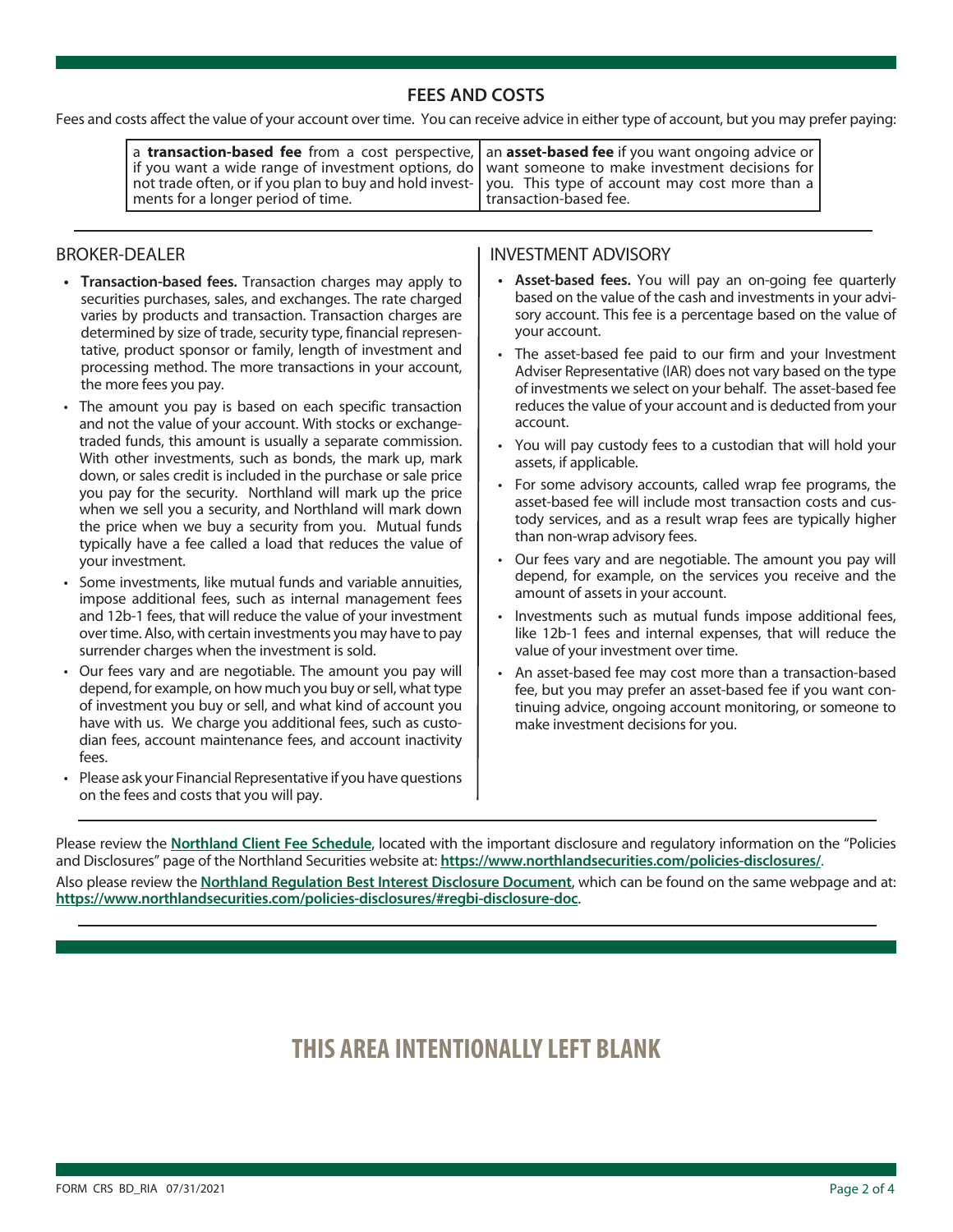### **CONFLICTS OF INTEREST**

There are Financial Representatives at Northland that can act in both a Broker-Dealer and an Investment Advisory capacity. We must ensure that we disclose all material information relating to the scope and terms of the relationship with investors and ensure the type of services offered to investors are in their best interest.

#### BROKER-DEALER

- Northland and your Financial Representative receive different compensation depending on the security type you buy or sell. For example, commissions are generally higher on investments such as mutual funds, variable annuities, fixed index annuities, or real estate investment trusts (REITs). These types of investments are often complex and offered by companies that pay our firm to sell their products. Commissions are generally lower on individual stocks and bonds. Your Financial Representative's compensation is based on a percentage of the commissions paid by their clients and will increase as more commissions are generated. We therefore have an incentive to encourage you to engage in transactions.
- Northland receives due diligence and marketing distribution fees in relation to certain products that are offered.
- Our Financial Representatives participate in product-sponsored training opportunities, and those companies pay for expenses incurred by our representatives to attend. This is referred to as non-cash compensation.
- Northland is an introducing Broker-Dealer. We utilize a single clearing/custodial firm - Pershing LLC. We have revenue-sharing arrangements with Pershing. Therefore, we may not offer you the lowest custodial clearing costs that could be available to you at another firm.
- Northland buys investments from you or sells investments to you from its own firm inventory accounts called acting as principal. We can earn a profit on these trades, so we have an incentive to encourage you to trade with us.
- Northland underwrites equity and fixed income securities; these are called proprietary products. Northland and its Financial Representatives are incentivized to recommend these products. These products may have higher commissions paid to the Financial Representative, as well as generate additional revenues for Northland. Further, compensation to Northland and the Financial Representatives is often contingent on the closing and the success of the underwritten transaction.
- Northland pays our employees a referral fee for introducing our Banking Groups to new corporate clients if the deal is completed by Northland or Northland participates in the deal.

#### INVESTMENT ADVISORY

- Northland has an incentive to increase the assets in your account in order to increase our fees. The more assets you have in the advisory account, including cash, the more you will pay us. You pay our fee quarterly even if you do not buy or sell.
- Northland utilizes a single clearing/custodial firm Pershing LLC. We have revenue-sharing arrangements with Pershing. Therefore, we may not offer you the lowest custodial clearing costs that could be available to you at another firm.
- We have solicitor arrangements with outside parties, and Northland and your IAR share in the management fee that you pay.
- There is a limited number of products available within the firm's Investment Advisory platforms, as we are unable to sell you our new issue proprietary products, illiquid or limited liquidity products, or more speculative type offerings (e.g. microcap stocks). Please ask your Investment Adviser Representative what type of products are available to you.
- Northland compensates the portfolio manager of the Northland Model Strategies from Northland's portion of the advisory fee, this is not an additional fee charged to the client. However, this would be considered a conflict of interest for those clients of the portfolio manager because he is compensated as both the advisor and the portfolio manager.
- Please refer to **Northland Asset Management's ADV** for complete disclosure information regarding services, products, and conflicts of interest. This document may be found at: **https://adviserinfo.sec.gov/firm/summary/40258.**

Yes, Northland and some of its Financial Representatives have legal or disciplinary histories. For additional information regarding these events, please visit BrokerCheck at **BrokerCheck.Finra.org**. For additional information about our representatives or services, visit BrokerCheck at BrokerCheck.Finra.org, NorthlandSecurities.com, and your account agreement.

Visit **Investor.gov** (**https://www.investor.gov/**) for simple search tools to research our firm and our Financial Representatives.

To report a problem to the SEC, visit **Investor.gov** or call the SEC's toll-free investor assistance line at (800) 732-0330. To report a problem to FINRA, visit **Finra.org/Contact-Finra** or call (800) 289-9999. If you have a problem with your investments, account, or Financial Representative, contact us in writing at Northland Securities, 150 S. Fifth Street, Suite 3300, Minneapolis, MN 55402, or call (800) 851-2920.